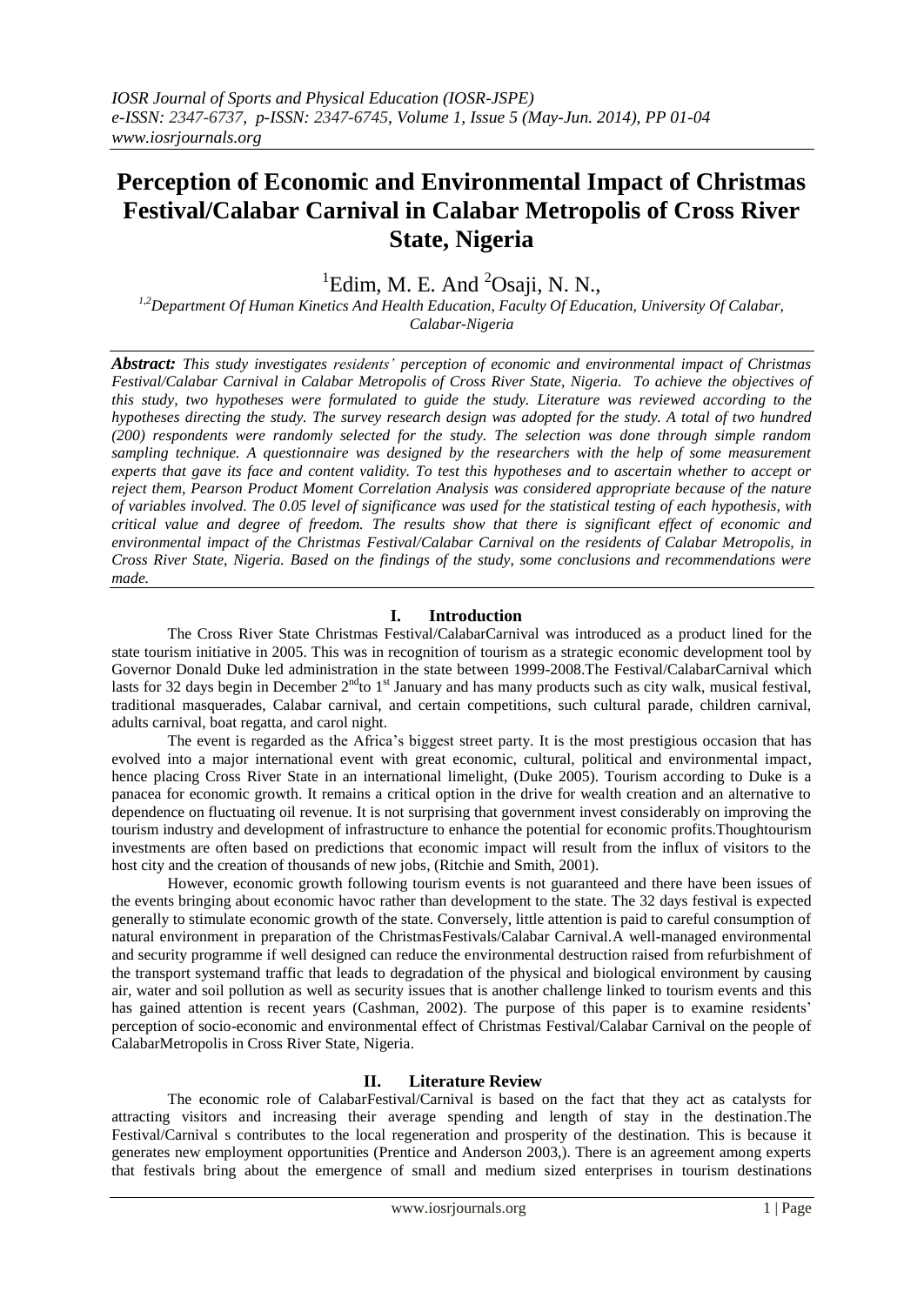(Bachlestiner and Zins, 2009).The benefits of the CalabarFestival/Carnivalinclude provision of community facility, job creation and the promotion of the area for tourism. (Hall, 2004) opined that economic impact of event "is the total amount of additional expenditure generated with a city that can be directly or indirectly attributed to the staying of a major sporting cultural or religious event". According to Lindberg (1996) that the economic impact studies focuses on the changes that take place in sales, income, jobs, or other parameters generated by the event That the aim of every economic impact study is to assess the net effect of staging the event in the area.

The CalabarFestivals/Carnivalshave the potentials to generate substantial revenue for the state. Government supports and promotes events as part of their strategies for socio-economic development, nation building and cultural tourism, (Onah, 2007). The CalabarFestival/Carnivalevents are seen by many as important tool for attracting visitors and building image within different communities.The economic impact of the event is measured principally from the consumption of tourism products within a geographical area (Duke, 2005).Tourism activities are bound to intervene with nature and produce changes in the environment (Girginous&Pary, 2005). In some cases, the environmental impact can be positive and negative. Deco and Baloglu (2002) noted that tourism activities can help preserve the physical environment and local heritage which otherwise might not have happened if the mega event was not held. The impact of the CalabarFestival by evaluation has its effect on the physical environment of the city of CalabarMetropolis.Since tourism is a powerful tool in stimulating economic development, it has been widely used by government to diversify a country's economic base, to stimulate a new economic sector or as part of the regeneration of urban and rural areas to underpin poverty, redevelopment and to create new attraction and activities for tourists (Onah, 2004).

Tourism development in many places may lead to deterioration in environmental quality. The growth of tourism has prompted debates about environmental consequences and the desired ability of further development. Matheson and Wall (1992) opined that the attribution of environmental damage to tourism is difficult for a number of reasons.They further said that the main problem is that of disentangling the effects of tourism from the effects of human existence. Edington and Edington (1986) are of the opinion that a proper understanding of biological or more specifically ecological factors can significantly reduce the scale of environmental damage associated with recreational and tourism development.Gossling (2002) observed that tourism contributes to changes in landuse, energy use, extinction of species, geographical spread of diseases and change to the perception of the environment.He further expressed concern that tourism has increased the levels of transport on roads and in the air during the period of CalabarFestival, and is the consequent of wider effect on the environment and human health. Awareness of pollution emanating from various transport modes as well as direct effects on landscape and amenity values have escalated as transport infrastructure is further developed. Transportation is one aspect of tourism which highlights the conflicts between the environment and the industry.On the other hand, traveling is an essential criterion for tourism, hence roads, cars, aircrafts and airports are all needed to permit the easy passage of tourists from home to destination and back again conversely.The negative effects are the pollution of the natural environment and damage to the quality of landscapes (Gossling, 2002).

In the history of tourism, it has been indicated to be a social event. Tourism is a global phenomenon which is essentially taste driven, with communities in and out of fashion and often the topic of social conversation. This is often embodied in the concept of which places are "in vogue and must see destination. Socio-cultural impact relates to changes in societal value systems, individual behavior, social relationship, lifestyles,modes of expression and community structures (Lea, 2008). The focus of socio-cultural impact tends to be the host community. This could be about the effect of the event on the people of the host communities of their direct and indirect association with tourists.

Murphy (2005) opined that tourism as a vehicle for economic modernization and diversification almost invariably leads to changes and developments in the structure of society. These may be positive and negative.In the positive sense, there may be society-wide improvements in income, employment opportunities, education, local infrastructure and services. While the negative side, there may be a threat posed to traditional social values, the creation of factions of society who may take advantage of others and adaptation or weakening of cultural values. According to Coher (2002), the interaction between host and guest could dilute or destroy traditional cultures or create new opportunities for peace and greater understanding. Onah (2007), said that the negative aspect of the CalabarFestival was much more than the positive aspect. He observed that a proper monitoring programme if put in place will overcome the negative impact of tourism such as crime, lack of security, traffic congestion, inadequate light supplies, sanitation condition, and road network.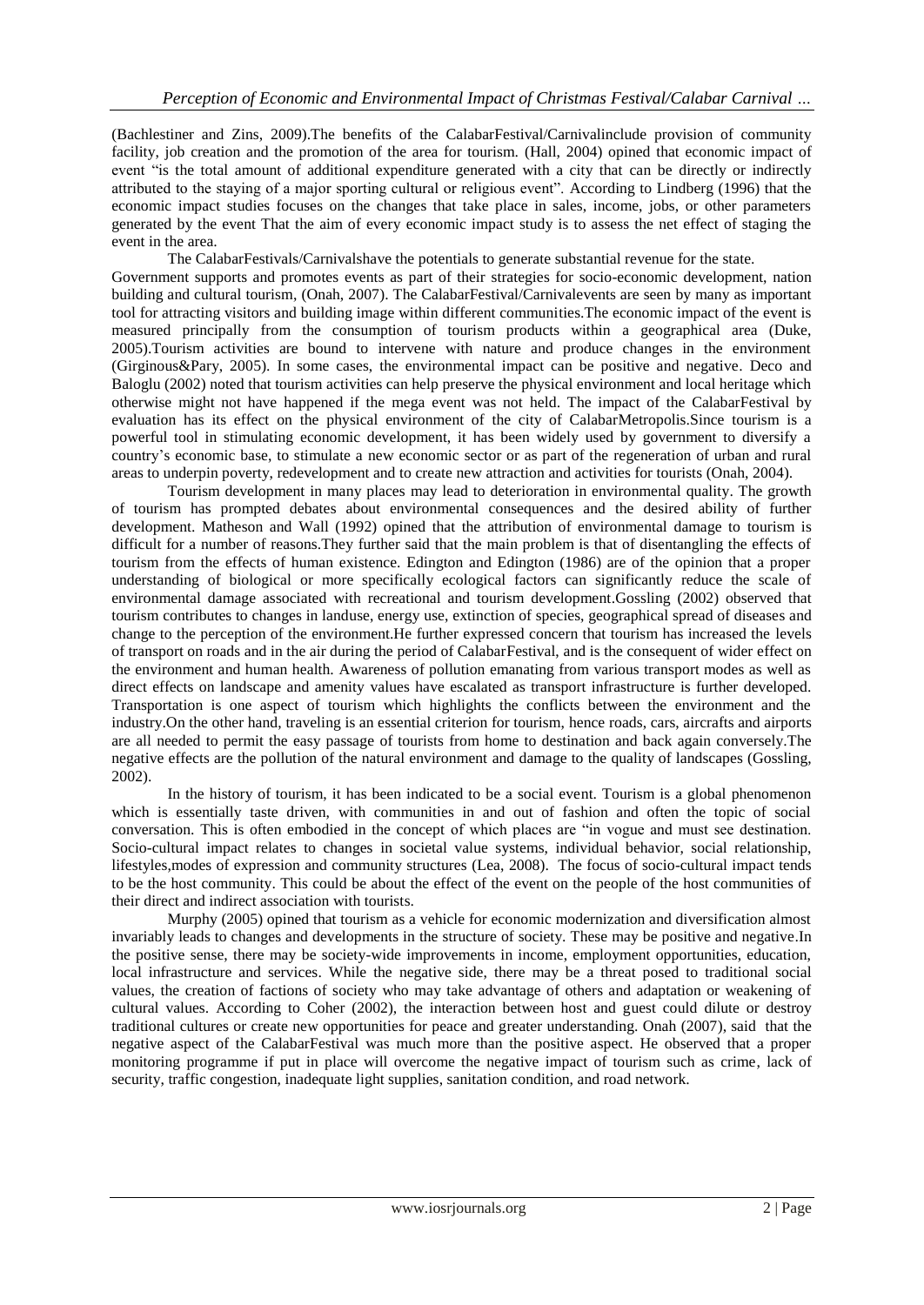# **III. Methodology**

The researcher made use of the survey research design for this study which is meant to describe and interpret the effect of CalabarFestival/CalabarCarnival on the residents of CalabarMetropolis.The population of this study consists of residents of CalabarMetropolis. A total of 200 respondents were randomly selected from the population.

The main instrument used for data collection was the questionnaire.Close ended questions were constructed and administered to the respondents to enable them choose the alternatives that best describes their opinions. The questionnaire contained two parts. Part 1 is focused on the demographic data of the respondents while part 2 contained data on residents perception of socio-economic and environmental effect of the Christmas Festival/Calabar carnival on the people of Calabar metropolis. The instrument used for data collection was validated using factor to content validation. Each item in the questionnaire was formulated to relate to the topic under investigation.To determine the reliability of the instrument used for the study, test retest reliability was conducted on a smaller sample size using Pearson Product Moment Correlation Coefficient(r) and the result yielded 0.07, this shows a high level of reliability.

## **IV. Results**

Two hypotheses were used for this study thus:

There is no significant effect of ChristmasFestival/CalabarCarnival on the economy of residents in CalabarMetropolis. The result of the analysis is presented in table 1

## **Pearson product moment correlation analysis of effect of Christmas Festival/CalabarCarnival on the economy of residents in Calabar Metropolis N = 200**

| Variables                                    |             |          | ∠xy  | r-val. |
|----------------------------------------------|-------------|----------|------|--------|
| Effect of Christmas Festival/CalabarCarnival | ТV.<br>3328 | 11075584 |      |        |
| Economy of Residents Of CalabarMetropolis    | 3186        | 10150596 | 6514 | 0.64   |
|                                              |             |          |      |        |

#### *Significant at 0.05 level, df = 198, critical r= .138*

The result of the statistical analysis as presented in table one indicates that the calculated r-value of 0.64 is greater than the critical r-value of .138 at 0.05 level of significance with 198 degree of freedom. The result is significant and the null hypothesis was rejected. This means that there is a significant effect of Christmas Festival/CalabarCarnival on the economy of residents in CalabarMetropolis. The second hypothesis reads that:

Environmental indices of the Christmas Festivals/CalabarCarnivalhave no significant effect on residents perception in Calabar Metropolis.The result of the analysis is presented in table 2

**Pearson product moment correlation analysis of environmental indices of Christmas Festivals/CalabarCarnivaland residents perception in Calabar Metropolis(N = 200)**

| Variables                                                        |      |          | $\sum$ XV | r-val. |
|------------------------------------------------------------------|------|----------|-----------|--------|
| Environmental indices of Christmas Festivals/Calabar<br>Carnival | 3354 | 11249316 |           |        |
| Perception of residents in CalabarMetropolis                     | 3186 | 10150596 | 6540      | 0.701  |

## *Significant at 0.05 level, df = 198, critical r= .138*

The result of the statistical analysis as presented in table two indicates that the calculated r-value of 0.701 is greater than the critical r-value of .138 at 0.05 level of significance with 198 degree of freedom. The result is significant and the null hypothesis was rejected. This means that there is a significant effect of Christmas Festivals/CalabarCarnivalon the environmental indices and the perception of residents in of CalabarMetropolis.

# **V. Discussion Of Findings**

This section deals with the discussion of findings of the hypothesis directing the study. The result of the first hypothesis indicates that there is a significant effect of the economic impact of ChristmasFestivals/CalabarCarnival in the economy of residents of Calabar Metropolis. The findings of this hypothesis is in line with Duke (2005) who said that the economic impact of the activities are measured principally from the consumption of tourism product, within a geographical area. He went further to say that it